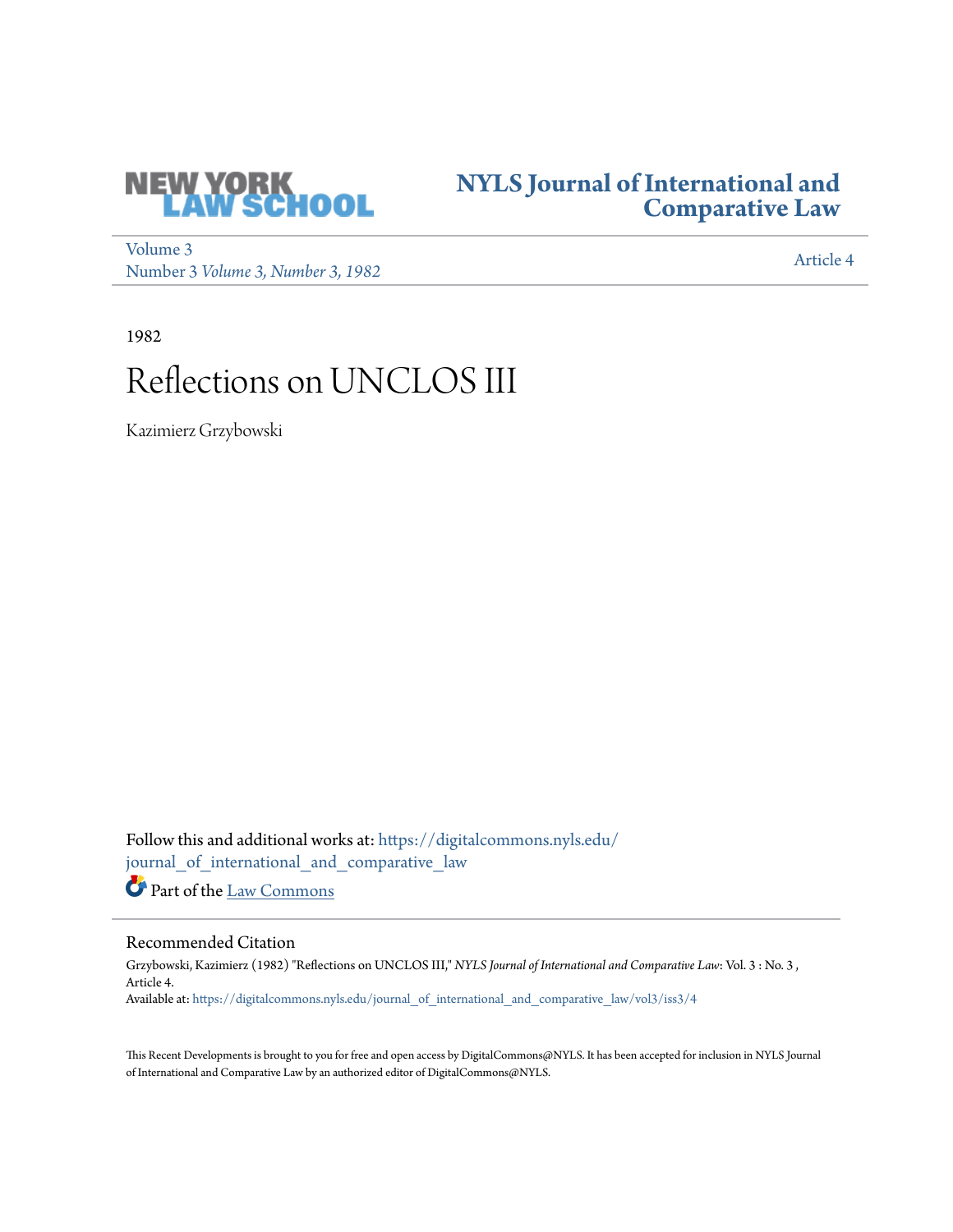#### RECENT DEVELOPMENT

#### REFLECTIONS ON UNCLOS III

#### *KAZIMIERZ GRZYBOWSKI\**

#### *"We cannot strengthen international law by ignoring the realities that determine the operation of power."1*

On April **30, 1982,** the final day of the United Nations Conference of the Law of the Sea, twenty-one nations either abstained from voting, or voted against the adoption of the Law of the Sea Convention **(UNCLOS III).1** These twenty-one nations included most of the **highly** industrialized countries, most of the maritime powers and all those countries engaged in the development of the technology of deep seabed mining and the exploration of the mineral deposits beyond the limits of the continental shelf. Those lacking enthusiasm for the new code for the oceans included countries from both East and West.

At the time when the vote was taken, only the United States delegation gave a reasoned explanation for its position. Speaking for the United States, Mr. Malone cited a number of reasons.<sup>3</sup> In the first place, the regime for deep seabed mining would determine the development of deep seabed resources. The United States opposed the provisions of the Convention which provided for a so-called Review Conference in which a three-fourths majority of the signatories could approve amendments modifying the mining regime.4 The United States also opposed the revision which gave the International Deep Seabed Authority the power to set prices<sup>6</sup> and to order the transfer of technology developed by United States companies to foreign and international interests.'

United States objections rested upon both practical and constitu-

<sup>\*</sup>Professor of Law, Duke University School of Law. M.L.L., University of Lvov, **1931; S.J.D.,** Harvard University, **1933;** Dr. Jur., University of Lvov, 1934.

**<sup>1.</sup> C. DE** VisscHER, THEORY **AND** REALITY **IN PUBLIC INTERNATIONAL** LAW viii **(1968).**

<sup>2.</sup> **U.N.** Convention on the Law of the Sea, *opened for signature* Dec. **10, 1982, U.N.** Doc. A/Conf. **62/122.**

**<sup>3.</sup>** N.Y. Times, May **1, 1982,** at **9,** col. **1.**

<sup>4.</sup> *See* **U.N.** Convention on the Law of the Sea, *supra* note 2, art. 155(4).

*<sup>5.</sup> Id.* arts. **150(f), 150(h) & 151.**

*<sup>6.</sup> Id.* art. 144.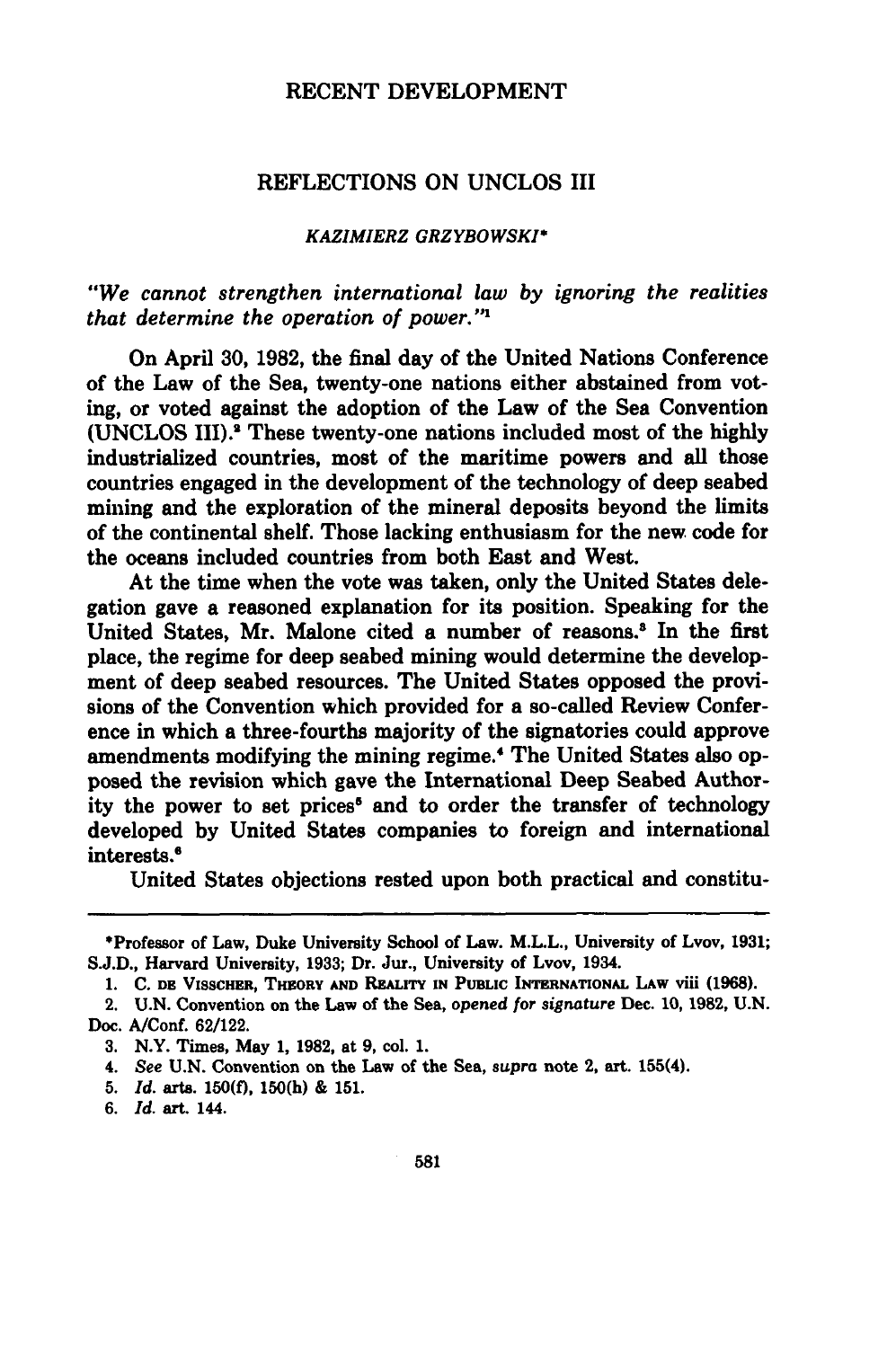**[Vol. 3**

tional grounds. Provisions of the Convention offended some of the basic ideas about the free play of economic forces, the role of the market place and the respect for property rights guaranteed **by** the American Constitution. In addition, delegation to an international agency of the right to expropriate patents, "know-how" and American technology was legally impossible.

Several months later, the government of the United Kingdom associated itself with the United States position voicing similar objections. In a communique, the United Kingdom declared itself unable to join the Convention for two reasons: the organization and the prerogatives of the Deep Seabed Authority, and its right to order the transfer of technology to benefit foreign and international interests. Obviously, as in the American case, property rights of British subjects cannot be subject to controls vested in an international agency.

At the Montego Bay, Jamaica session of **UNCLOS** III, the situation changed. One hundred seventeen nations signed the Convention while twenty-three declined to sign. In addition, twenty-four nations did not attend the Conference. While during the spring session the Soviet Bloc had abstained from voting, this time it joined the majority. Among those who refused to sign were Japan and all the major industrial powers of the West with the exception of France.7

The industrial and maritime powers' dissatisfaction with the deep seabed mining provisions of Part XI beclouds the prospect of the general adoption of the Convention. However, nearly twelve years of negotiations and the aborted Second United Nations Conference on the Law of the Sea have not been an altogether wasted effort. With the exception of Part XI, the Convention is a sound body of law and a welcome systematization of the law of the sea and of institutions generally recognized either in earlier agreements or in judicial precedent and state practice. High sea navigation,<sup>8</sup> the protection of marine life and of the environment,<sup> $\bullet$ </sup> the law of the flag,<sup>10</sup> the status of government ships,<sup>11</sup> the status of ships engaged in maritime commerce<sup>12</sup> and the prevention of piracy<sup>13</sup> are among the areas that have been felicitously codified, and will be-whether the Convention is formally adopted or not—a ready source of reference for legal and diplomatic practice.

Even where new situations and innovations were necessary, the

**8. U.N.** Convention on the Law of the Sea, *supra* note 2, arts. **87-90.**

**11.** *Id.* pt. II §§ 3B, **3C.**

**13.** *Id.* arts. **100-107.**

**<sup>7.</sup>** N.Y. Times, Dec. **1, 1982,** at **Al,** col. 2.

**<sup>9.</sup>** *Id.* **pt.** XII.

**<sup>10.</sup>** *Id.* arts. **90-99.**

<sup>12.</sup> *Id.* pt. **II** § 3B.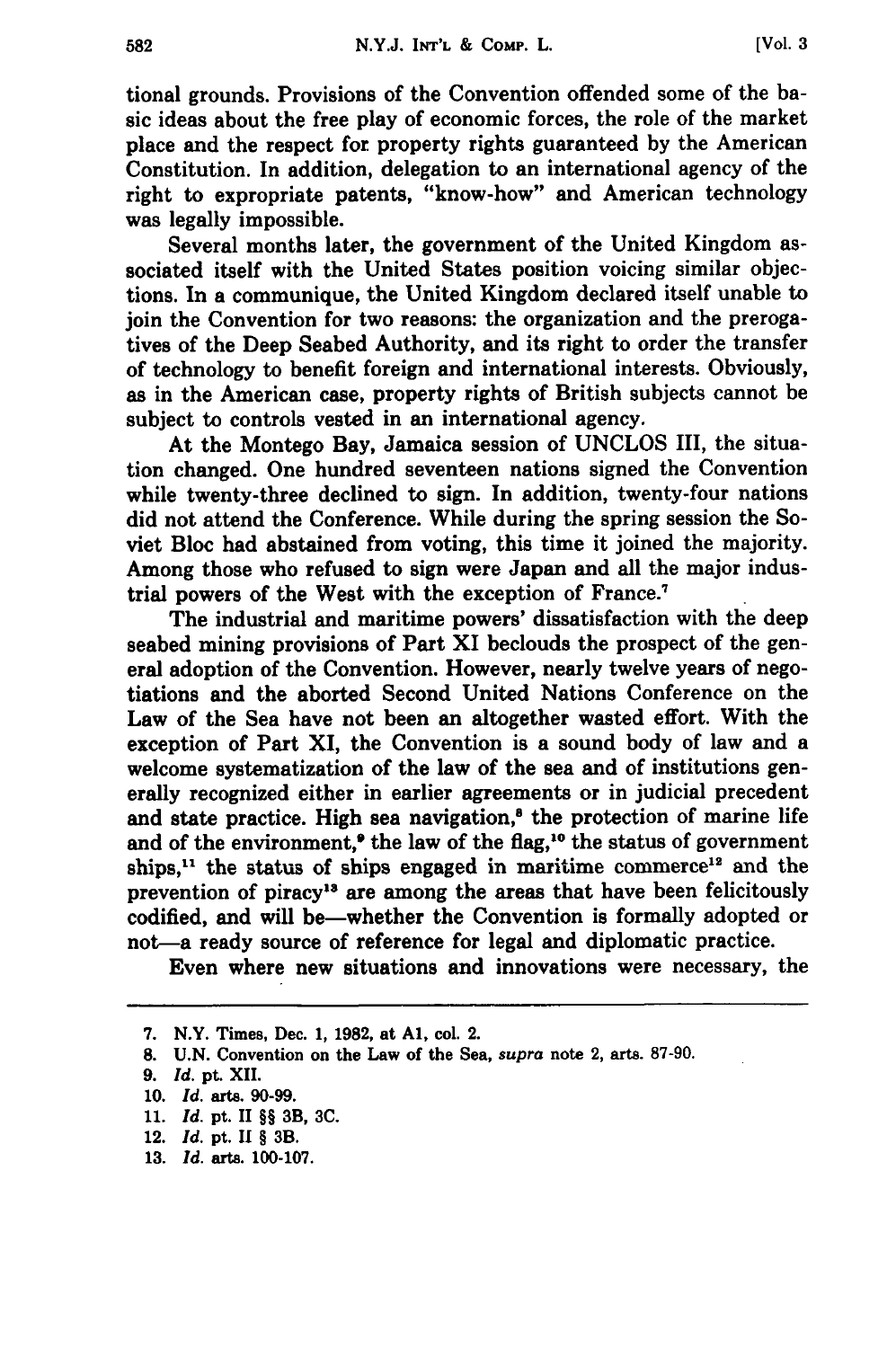Conference was able to devise solutions which cannot be challenged. These new situations and innovations include the exclusive economic zone,<sup>14</sup> the regime of waters of the archipelagoes,<sup>15</sup> international straits<sup>16</sup> and scientific research in waters subject to coastal states' control.1 7 They were approved **by** a large number **of** state-members of the international community and were a logical consequence of the application of the generally recognized principle of innocent passage to novel situations. Under the doctrine of *opinio juris sive necessitatis,* regimes of international straits and of the archipelagoes, as provided for in the Convention, seem to be a part of the traditional law of the sea.

While the task of codification of the general regime of the law of the oceans was within the mandate received from the United Nations, " the Conference overstepped the limits of discretion with regard to the design for the International Deep Seabed Authority. In its final draft, the Convention provided for an international organization<sup>19</sup> which was given direct powers over matters which traditionally, and under the United Nations charter, were clearly within the compass of domestic jurisdiction.

One of the main causes of this unhappy outcome seems to be the absence of proper preparatory work for the diplomatic negotiations at **UNCLOS** III. The Conference labored without the benefit of a draft prepared **by** experts. **All** major pieces of legislation, beginning with the Code of Justinian and ending with modern codes and international treaties, are usually the product of an expert or a small group of experts. Invariably, codification, whether national or international, gives shape to earlier social and political transformations which were already a reality. For example, the Code of Napoleon, the Code of Justinian, Soviet codes and those of Fascist Italy reflected the actual state of affairs and were neither socially nor politically innovative.

Seen in the light of the traditional functions of international organizations, the powers of the International Deep Seabed Authority are clearly revolutionary. Part XI of the Convention proposes to give to the Authority direct administrative control over certain uses of the open seas<sup>20</sup> similar to those exercised by the governments in state terri-

**17.** *Id.* pt. **XIII.**

- **19. U.N.** Convention on the Law of the Sea, *supra* note 2, pt. XI, § 4.
- 20. *ld.* art. **160.**

**<sup>14.</sup>** *Id.* pt. **V.**

**<sup>15.</sup>** Id. **pt. IV.**

**<sup>16.</sup>** *Id.* **pt. 111.**

**<sup>18. 18</sup> G.A.** Res. **2750 C, 25 U.N.** GAOR Supp. (No. **28)** at **26, U.N.** Doe. **A/8208 (1971).**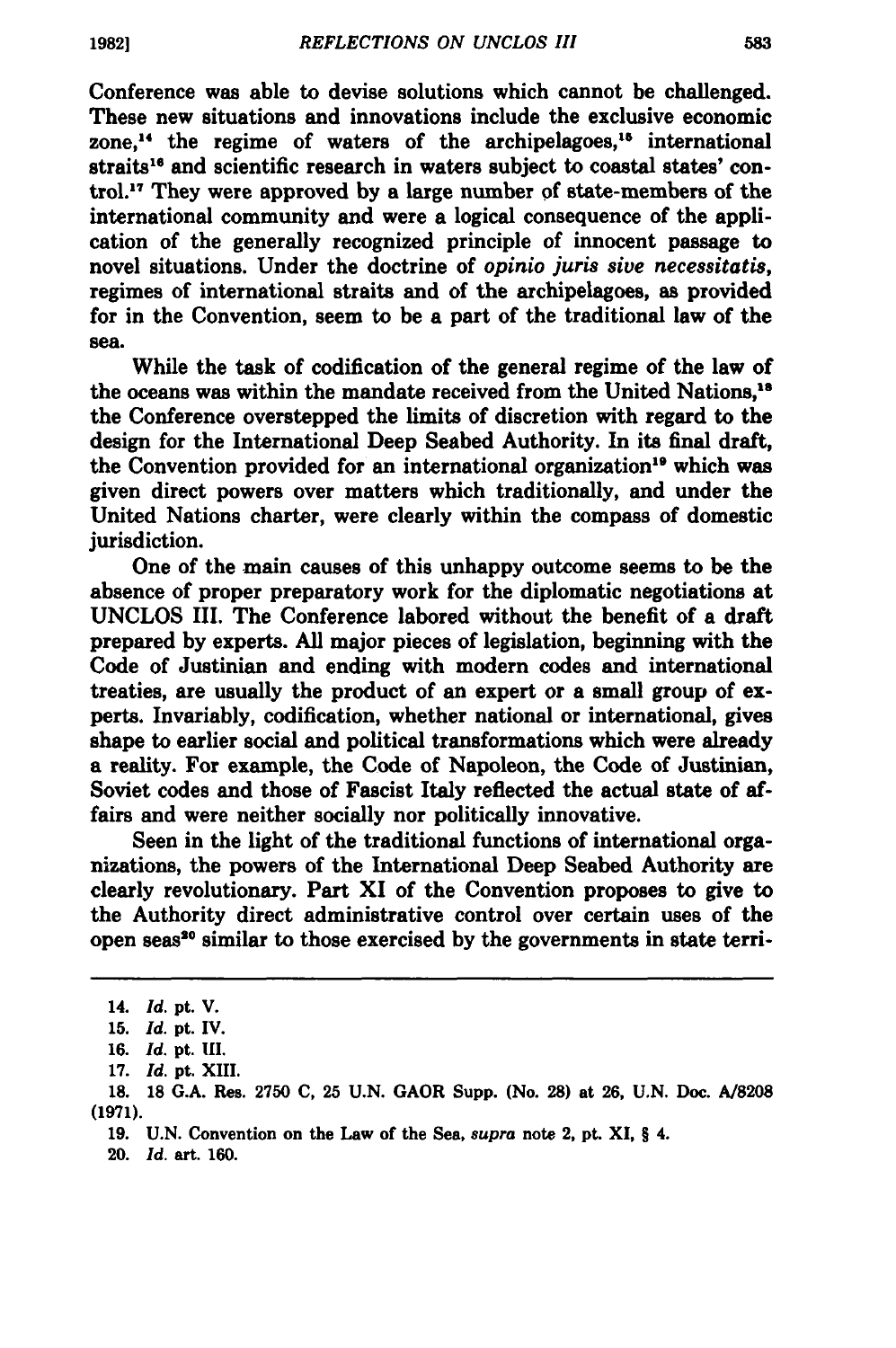tory. Indeed, in many respects this control is broader than the federal government's control of mining in the United States. The Authority is given power to license deep seabed exploration and extraction of minerals beyond the limits of the continental shelf, $21$  to obtain property rights in the share of the mineral deposits discovered **by** the nationals of parties to the Convention,<sup>22</sup> to mine these deposits on its own account<sup>23</sup> and to tax the proceeds of the industrial activity of the national deep seabed mining companies.<sup>24</sup> By fixing prices of the extracted minerals, the Authority would control the mineral market on a worldwide scale. In addition, the Authority has the right to order the transfer of technology owned **by** deep seabed mining interests either to develop its own mining activities or to develop those of the third-world countries. The design for the international organization to control deep seabed mining exceeds all past attempts in its scope. It is clear that the provisions of the Convention are unacceptable to all those countries whose national constitutions vest the power of taxation in the representative bodies and guarantee property rights.

To handle the enormous and complex tasks of the Authority, the Convention proposes to establish a vast bureaucratic organization staffed, at the instar of the United Nations Secretariat, **by** a throng of international civil servants drafted from the member countries. 25 Furthermore, since at the present level of technology it will be decades before extraction of minerals from the oceans becomes economically feasible,2" the Authority and its bureaucracy are to be financed **by** the industrialized countries which would have to bear the main financial burden of the proposed organization.<sup>27</sup> From the American perspective, the Convention demonstrates a lack of understanding of what is really achievable. United States Senators can hardly be.expected to advise and consent to the ratification of a document which would restrict so severely the powers of the United States government and the prerogatives of Congress.

- 22. *Id.* arts. **137(2),** 160(2)(f)(i) **& 160(2)(g).**
- **23.** *Id.* arts. **151(5) &** 153(2)(a).

**26.** *See generally* R. **ECKERT, THE ENCLOSURE OF OCEAN RESOURCES 215-38 (1979).** In a discussion of current experimental and future technologies for deep seabed mineral extraction, Eckert argues that projections indicate an eight-fold increase in the yields of certain minerals **by** the year 2000. Given the high initial capital investments required, however, it will not be until after this date that deep seabed mining will become economically feasible. *Id.*

**27. U.N.** Convention on the Law of the Sea, *supra* note 2, art. **160(3).** The United States was to contribute **25%** of the budget. *Id.*

<sup>21.</sup> *Id.* arts. 152(2)(a), **153 &** Annex III, art. **3.**

<sup>24.</sup> *Id.* art. **171.**

**<sup>25.</sup>** *Id.* art. **167.**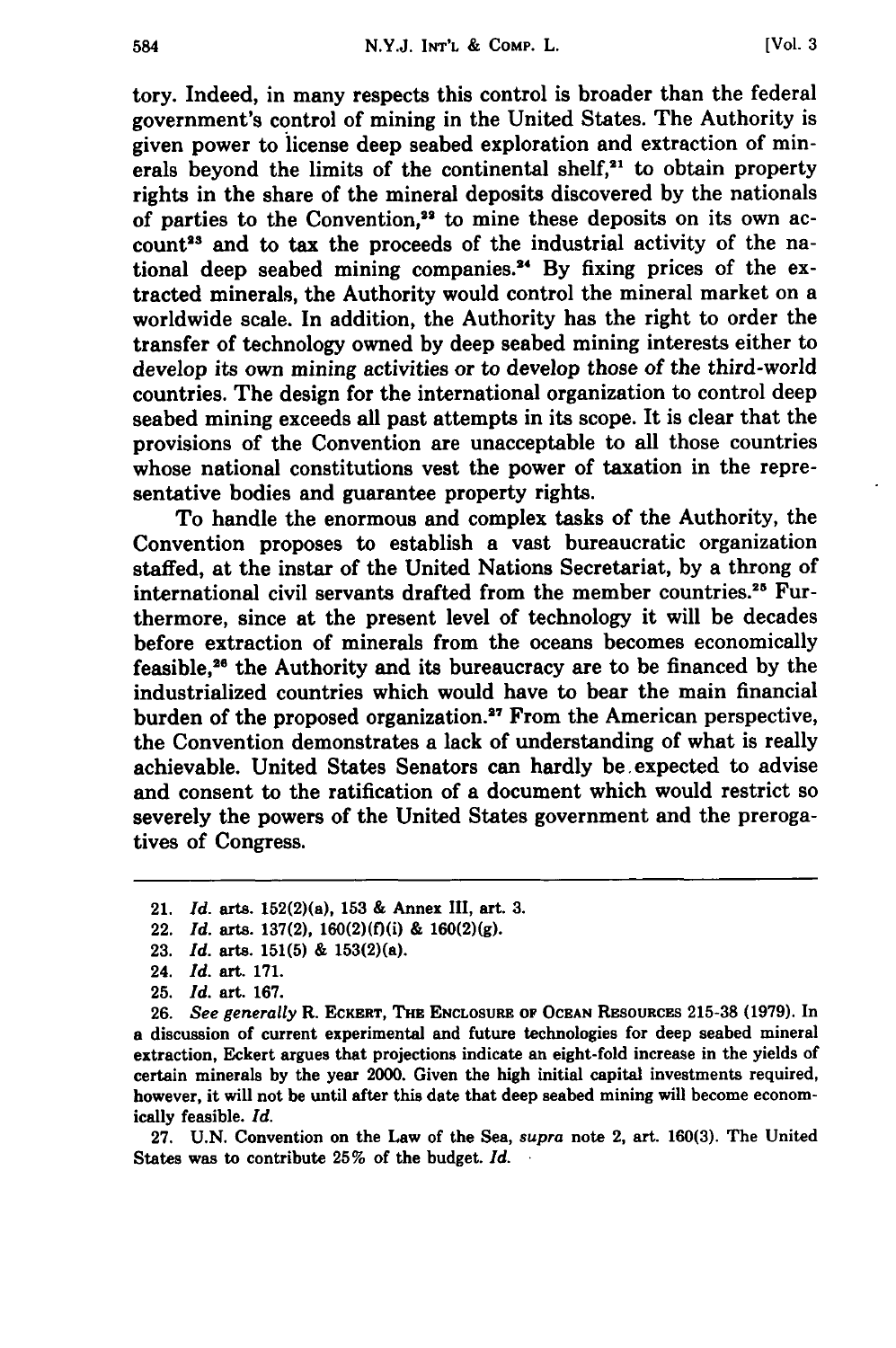Many treaties far less offensive to the prerogatives of the United States Congress have died in committee in spite of strong support from the administration. The International Trade Organization, an initiative of President Truman, and the Trade Cooperation Treaty, a replacement for the unsuccessful International Trade Organization, shared the same fate as they both sought to limit congressional power to control foreign trade. Similarly, **SALT** II and the **1972** Soviet-American Trade Agreement were rejected in spite of strong administration urgings. It was certainly presumptuous to hope that American Senators would consent to the creation of another international organization at the expense of the American taxpayer. There is no climate for such a proposal. It is dubious whether the United States Congress, or any other parliament in an industrialized country, would seriously consider adding another level of industrial regulation which would be exercised **by** an international organization.

Some of the inability to comprehend legal limitations upon the diplomatic process must be credited to the fact that the majority of diplomats representing the vast host of countries participating in **UN-CLOS** III have had little, if any, parliamentary or diplomatic experience. The Conference was aware of the difficulties it faced in its gigantic task. It had to devise a legal response to a change in international relations occasioned by new technology affecting maritime industries and uses of the seas. It set out to prepare a Convention which would be supported by all. Despite the resolution on consensus, the Conference failed in its resolve. This is another aspect of UNCLOS III which must be examined.

The Conference was an enormous assemblage of diplomats, representing in its final stages **157** countries. Acting under the United Nations mandate,<sup>38</sup> it was a special edition of the United Nations General Assembly with powers far exceeding those accorded under the United Nations Charter which concentrates substantive competencies in the Security Council dominated by the principal great powers. Due to its size, the Conference was forced to develop a unique style of diplomacy, frequently pitting the interests of the users of the oceans (maritime countries with large fishing fleets and real interests in freedom of navigation, protection of marine environment and fishery conservation) against countries which had no real maritime interests. The latter group, the "Group of 77,"<sup>29</sup> bargained in order to obtain advantages

**<sup>28. 18</sup>** G.A. Res. **2750** C, 25 U.N. GAOR Supp. (No. **28)** at **26,** U.N. Doc. A/8208 **(1971).**

**<sup>29.</sup>** *See* Adede, *The Group of 77 and the Establishment of the International Sea-Bed Authority,* **7 OCEAN DEv. & INT'L** L. **31, 61** n.7 **(1979).** The name "Group of **77"** refers to the original **77** developing countries which joined together and pursued their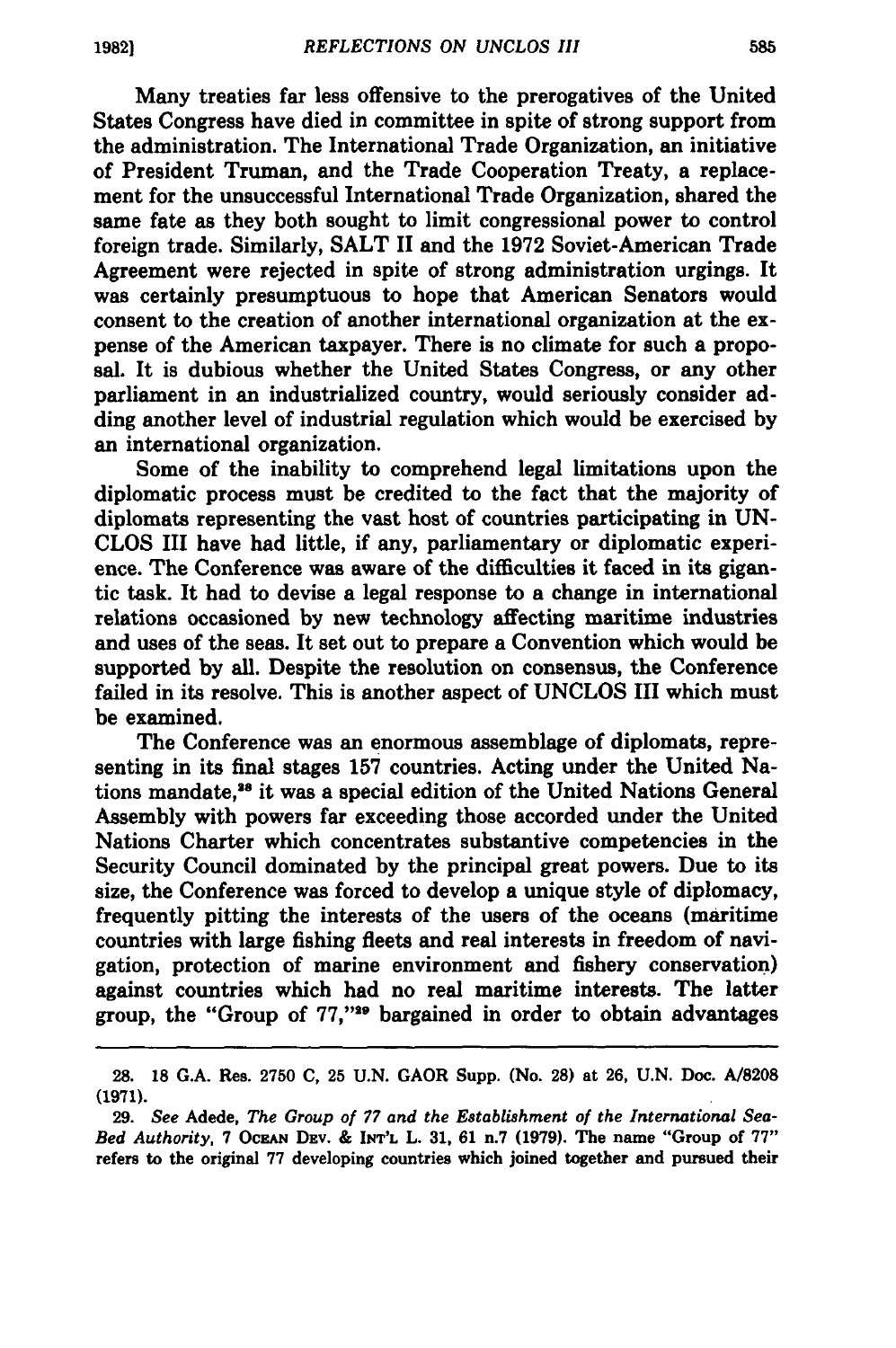which had little or no connection with the real objective of the Conference. This peculiar style of diplomacy, featuring trade-offs and package deals, wasted time and opportunity.

On several occasions the United States Secretary of State urged the Conference to proceed expeditiously. Secretary Kissinger, long before the Conference completed its task, sounded a note of alarm and deep disappointment with the pace of the Conference's progress. In his speech on April **8, 1976** before the members of the Foreign Policy Association, the United States Council of the International Chamber of Commerce and the United Nations Association of the United States, Secretary Kissinger urged the Conference to proceed expeditiously, and he stated that should another session of **UNCLOS** III be needed, it should be the last.<sup>30</sup> While the Conference disregarded these warnings, the United States Congress proceeded with legislation, without the support of the Administration, to protect American fisheries.<sup>31</sup> Some

**30.** N.Y. Times, Apr. **9, 1976,** at **Al,** col. 4.

**31.** Fishery Conservation and Management Act of **1976,** Pub. L. No. 94-265, **90** Stat. **331 (1976)** (codified at **16 U.S.C. 1812 (1976)).** During the hearings on the bill the House consulted the Departments of Commerce, State, Interior, Justice, Treasury, Defense and Transportation. House requests were referred to the National Security Interagency Taskforce on the Law of the Sea, which raised important objections to the bill. These objections were set forth in the report as follows:

**1.** Unilateral action now could seriously undermine **U.S.** efforts in the Law of the Sea Conference and hamper chances for a satisfactory multilateral settlement of the fisheries question.

2. Such unilateral action runs counter to established fundamental principles of international law and would encourage similar jurisdictional claims **by** other countries, thereby prejudicing **U.S.** distant water fishing interests such as tuna and shrimp.

**3.** Serious foreign policy and enforcement problems would result if other distant-water fishing nations refused to recognize our unilateral claims.

4. The **bill** lacks certain provisions contained in the **U.S.** proposal for a 200-mile economic zone at the Law of the Sea Conference, which are necessary to protect the interests of all States and the international community in general. These include consideration of the diverse interests of the international community, compulsory dispute settlement, and the payment of reasonable fees to defray regulatory costs.

H.R. REP. No. 445, 94th Cong., **2d** Sess. **2,** *reprinted in* **1978 U.S. CODE CONG. & AD.** NEws **593, 595.**

As the House Report indicates, Congressional policy was directly opposed to the line followed **by** the Executive:

As a matter of policy, for the last several years the United States has been adamantly opposed to any extension of fishery jurisdiction beyond 12 miles. In fact, the Executive Branch of the Government has generally supported the principle of unlimited freedom of the seas as being in the best interest of the Nation. This

interests within the United Nations Conference on Trade and Development **(UNCTAD).** *Id.*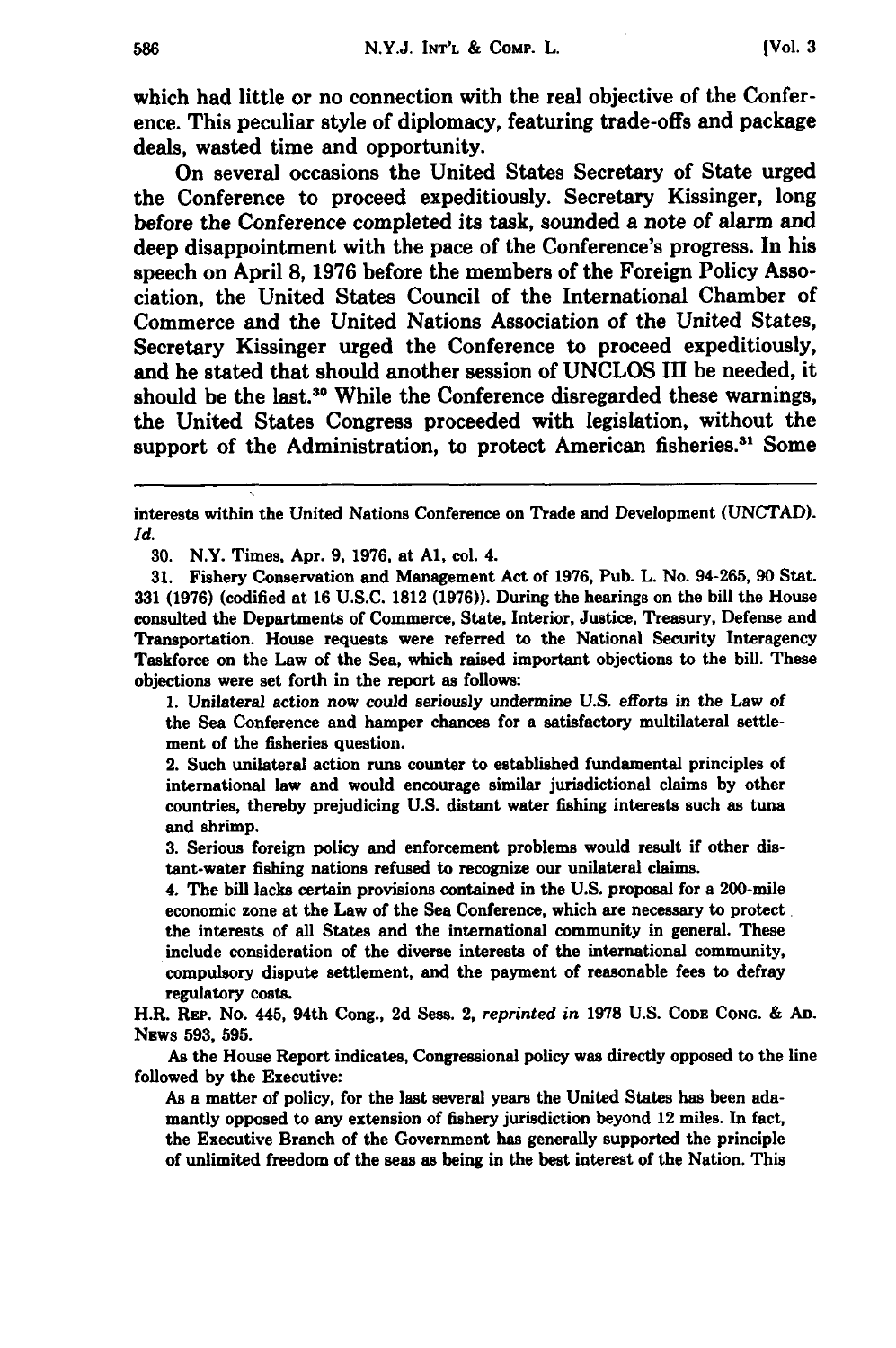time later, in view of the fact that American citizens began seriously exploring opportunities for mineral extractions from the deep seabed, Congress enacted a law to protect American interests.<sup>32</sup>

Clearly, another format for the law of the sea was preferable to that adopted **by UNCLOS** III. For example, the Non-Proliferation

is attributable to strong naval interest, the need to import large amounts of energy and raw materials **by** water, and distant water fishing interests, notably tuna and shrimp.

*Id.* at **599.** American foreign policy regarding the protection and regulation of international fisheries was "the so-called 'species' approach, designed to assert no geographical fisheries jurisdiction." *Id.* The Report continued:

Under this proposal, coastal nations would be given regulatory jurisdiction over coastal and anadromous species of fish, together with preferential rights to such fish up to the level of their capacity. The actual limit of coastal jurisdiction over these species would be determined **by** their location, not **by** any arbitrary geographical line.

*Id.*

**32.** *See* H.R. REP. No. 411, Part **I,** 96th Cong., **2d** Sess. 1-2, *reprinted in* **1980 U.S. CODE CONG. & AD.** NEws **1600, 1600-01.**

The purposes of H.R. **2759,** as amended, are to establish an interim program to encourage and regulate the development of hard mineral resources of the deep seabed **by** United States citizens; to insure that the development of hard mineral resources of the deep seabed are conducted in a manner which **will** encourage the orderly and efficient development of such resources, will protect the environment, and will promote the safety of life and property at sea; to encourage the successful negotiation of a comprehensive international Law of the Sea Treaty which will give legal definition to the principle that the mineral resources of the deep seabed are the common heritage of mankind, and pending the entering into force of such a Treaty, to provide for the establishment of a special fund the proceeds of which shall be used for sharing with the international community pursuant to such Treaty; and to allow the continued development of technology necessary to develop the hard mineral resources of the deep seabed as soon as possible.

The United States supported the United Nations Geneva Assembly Resolution 2749 (XXV) of December **17, 1970,** which declared the principle that the mineral resources of the deep seabed are the common heritage of mankind, but recognized that this principle would be legally defined under the terms of a comprehensive Law of the Sea Treaty to be agreed upon in the future.

Since **1967,** efforts have been underway in the United Nations to establish an international regime governing exploitation of the deep seabed. To date those efforts have been unsuccessful. Most recently the 8th Session of the Third United Nations Conference on the Law of the Sea in Geneva, Switzerland, which completed business on April **28,** adjourned without a final agreement. **A** summer session in New York reconvened on July **16, 1979.**

The Administration, realizing the ongoing difficulty of the Law of the Sea Treaty negotiations, has indicated its support for legislation establishing a domestic regime for deep seabed mining whether or not there is an international treaty.

Id.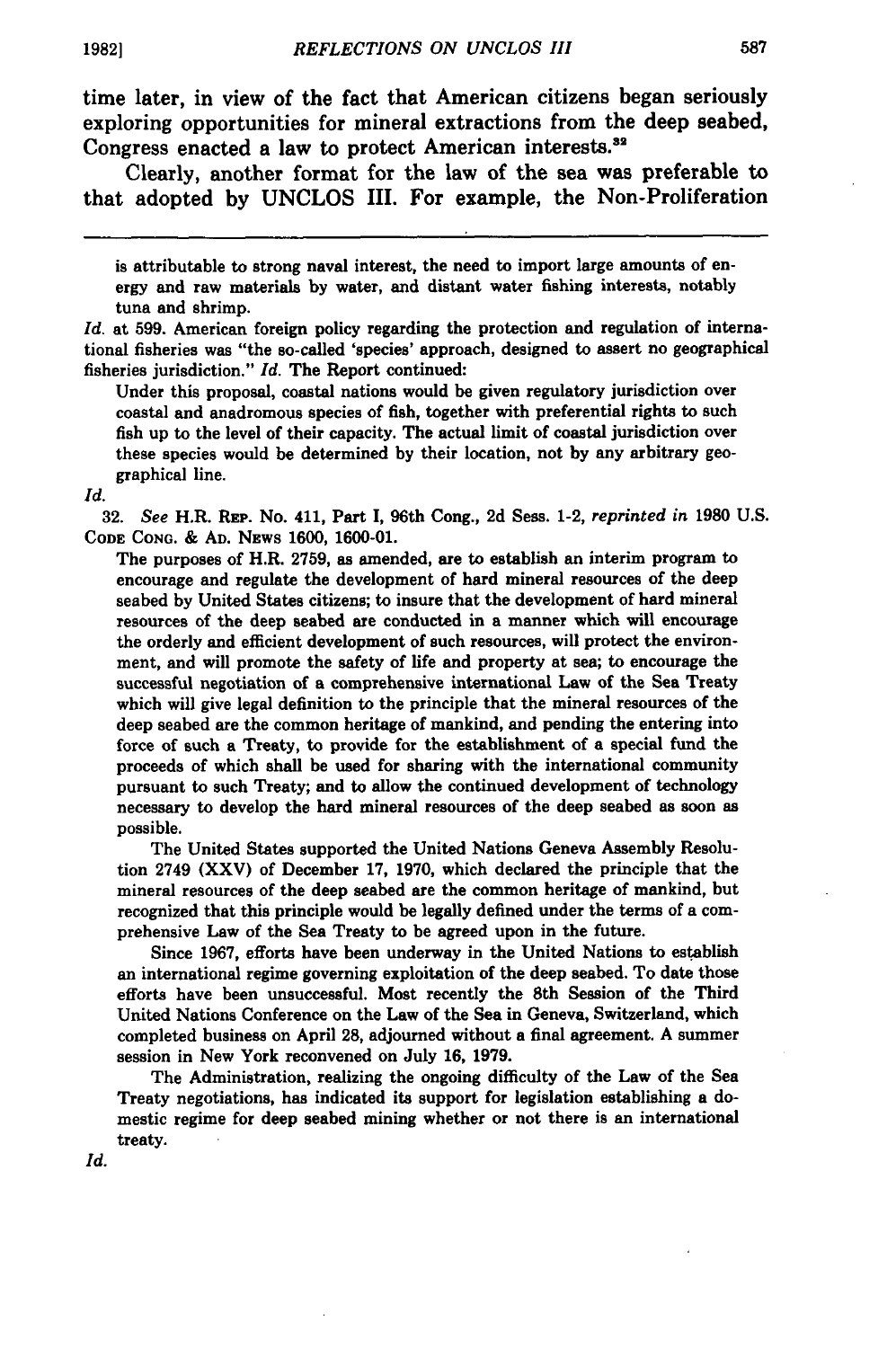Treaty,38 which finally was adopted **by** over a hundred countries, was the work of the nuclear club. The Space Treaty,<sup>34</sup> also widely adopted, was based upon the agreement between the Soviet Union and the United States.

In his April **8, 1976** speech, Secretary Kissinger proposed that the suggested International Deep Seabed Authority should be comprised of an assembly of all member-states to give general policy guidance; an executive, decision-making council; a tribunal to resolve disputes through legal processes; and an administrative secretariat. In order that all nations, developed and developing, should have adequate access to seabed mining, Dr. Kissinger proposed that non-discriminatory access be guaranteed for states and their nationals to deep seabed resources under specified and reasonable conditions. Further, he proposed that the Authority supervise a system of revenue-sharing from mining activities for the use of the international community, primarily for the needs of the poorest countries. Under this system some of the international revenue from deep seabed mining would be used for "adjustment assistance." Those producer countries injured by the competition from seabed production would be aided by compensating them for loss of sales, by stabilizing their earnings and, in some cases, by helping them to diversify their economies. Mr. Kissinger's plan clearly envisaged the organization of the Authority according to the United Nations pattern, i.e., placing actual policy implementation in the hands of the technologically advanced countries. This pattern was clearly unacceptable.

The Convention on International Civil Aviation<sup>35</sup> and the International Maritime Satellite Organization<sup>36</sup> offer more practical and acceptable models for the international management of deep seabed mining. Both of these agreements provide for two levels of international cooperation. In the Convention, matters of policy and international regulation are the responsibility of the Civil Aviation Organization, while the business aspects of civil aviation belong to the association of

**<sup>33.</sup>** Treaty on the Non-Proliferation of Nuclear Weapons, July **1, 1968,** 21 **U.S.T.** 483, T.I.A.S. No. **6839, 729 U.N.T.S. 161.** This treaty was mainly the product of negotiations between the two major nuclear powers, the United States and the **U.S.S.R.** *See generally* Willrich, *The Treaty on Non-Proliferation of Nuclear Weapons: Nuclear Technology Confronts World Politics,* **77** YALE **L.J.** 1447 **(1968).**

<sup>34.</sup> Treaty on Principles Governing the Acts of States in the Exploration and Use of Outer Space, Including the Moon and Other Celestial Bodies, Jan. **27, 1967, 18 U.S.T.** 2410, T.I.A.S. No. **6347.**

**<sup>35.</sup>** Convention on International Civil Aviation, Dec. **7,** 1944, **61 STAT. 1180, T.I.A.S.** No. **1591.**

**<sup>36.</sup>** International Maritime Satellite Organization (INMARST), Feb. **15, 1979, 31 U.S.T. 1, T.I.A.S.** No. **9605.**